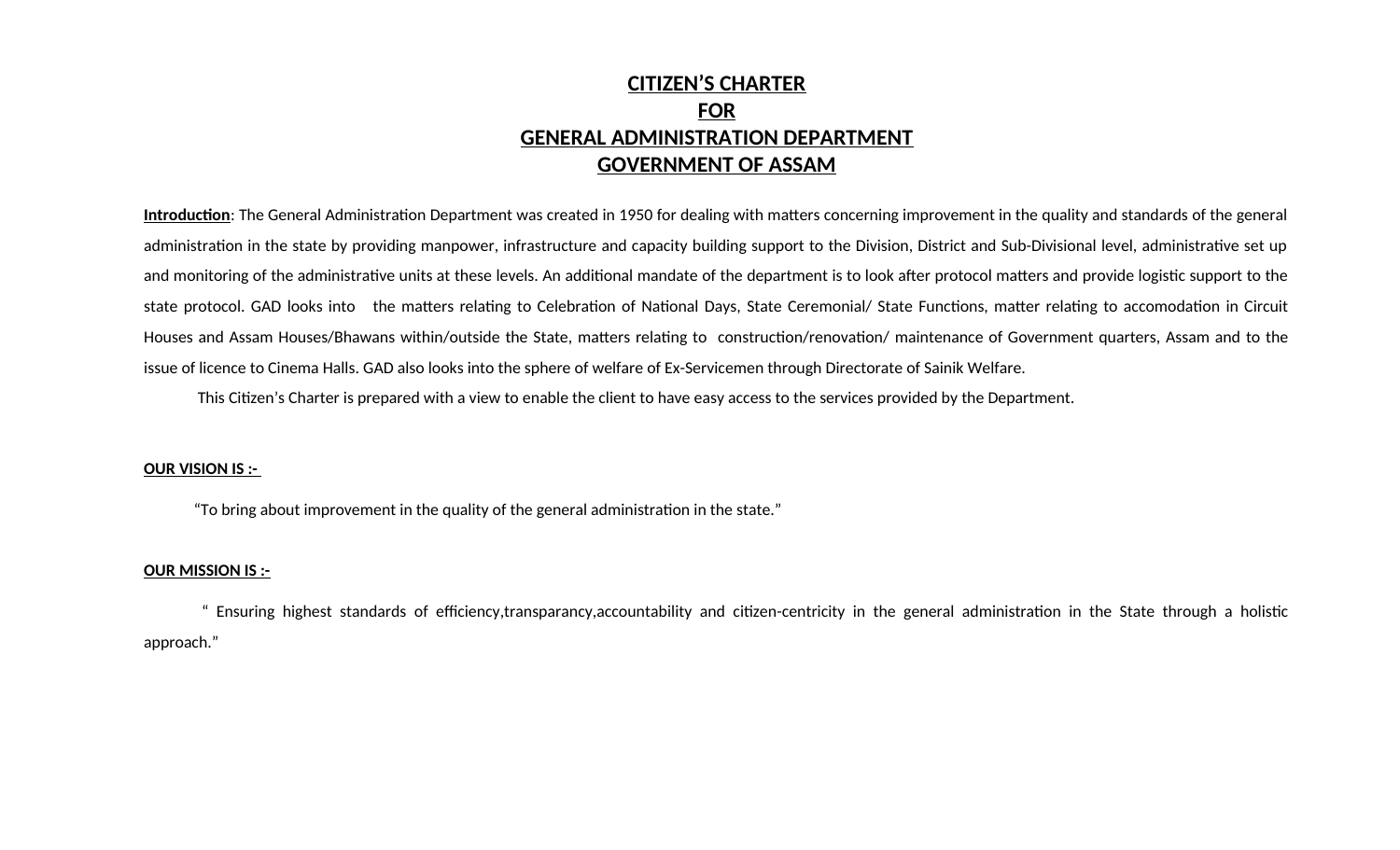### **DETAILS OF BUSINESS TRANSACTED BY THE ORGANIZATION:-**

- a) Creation and improvement in the infrastructure at Divisions,Districts and Sub-Divisional Offices.
- b) Strengthening of the General Administration at Divisions, Districts and Sub-Divisional levels through improvement in organizational and manpower support and process re-engineering.
- c) Inspection and monitoring of the Divisions and District level administration.
- d) Organising training and capacity building for the staffs of Divisions, Districts and Sub-Divisional Offices.
- e) Implementation of e-Governance projects in the areas of General Administration.
- f) Creation of New Districts and Sub-Divisions.
- g) Creation,improvement and maintenance of the network of state Bhawans/ Houses and Circuit Houses.
- h) "State Protocol" Matters.
- i) "State Guests" Matters.
- Order of Precedence for State Functions.
- k) Relevant matters relating to National Flag and National Anthem.
- l) State Ceremonial Functions including Independence Day and Republic Day celebrations, State Mourning, State Funerals, Reception of VIPs, etc.
- m) Preparation of Annual Holiday List for Govt of Assam and declare all other Holidays under N.I. Act alongwith payment of remuneration for the astrologers consulted.
- n) Matters relating to the Directorate of Sainik Welfare, Assam.
- o) Housing facilities for the Ministers, Government Officers and Staff subject to the provisions under the relevant rules administered by General Administration Department.
- p) Matters relating to Assam Cinema (Regulation) Act, 1953 and Assam Cinema (Regulation) Rules, 1960.
- q) Functioning as Nodal Department for Census Operations.
- r) Matters relating to EPABX and installation of new connections of telephone in all departments/officers chambers, etc.
- s) Establishment matters of Offices of Divisional Commissioners/Deputy Commissioners/Assam Houses/Bhawans/Guest Houses/Circuit Houses.
- t) Payment of Helicopter Bills/Airlift Bills/ Chartered Flight Bills for Hon'ble Chief Minister and other VVIPs alongwith selection of service provider and other related matter.
- All establishment matters related to Drivers for Protocol Duties along with payment of POL bills for protocol duties.
- v) Convening of DC/SP Conferences.
- w) Functioning as Nodal Department for Implementation of Aadhar Project in all districts of Assam.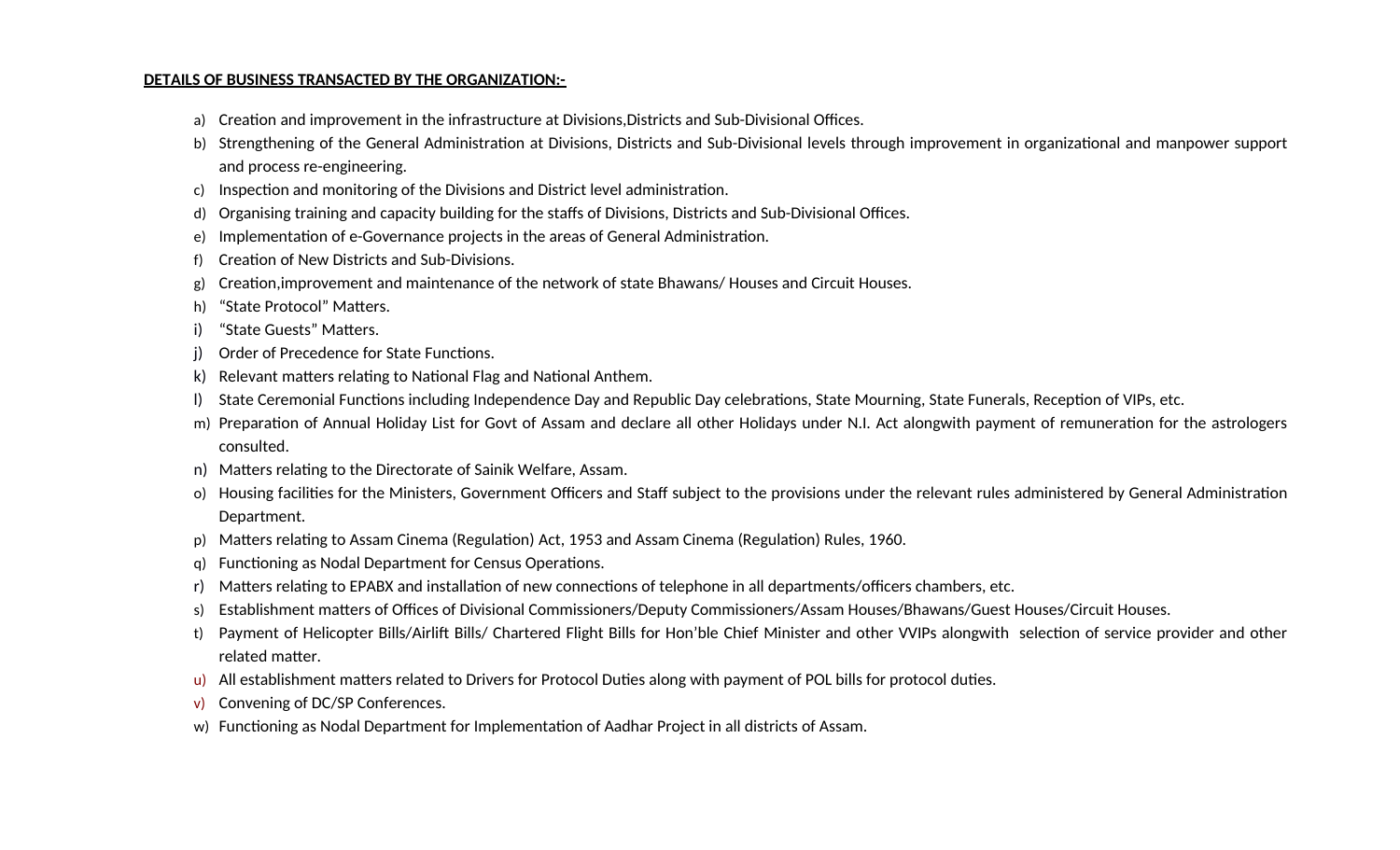### **CLIENTS:-**

- 1. All Commissioner of Divisions.
- 2. All Deputy Commissioners.
- 3. All Sub-Divisional Officer (Civil)
- 4. The Resident Commissioner, Assam Bhawan, New Delhi.
- 5. Joint Resident Commissioners of Assam Bhawan, Chennai.
- 6. The Deputy Resident Commissioner, Assam Bhawan, Mumbai.
- 7. The Trade Adviser & Director of Movements, Assam House, Kolkata.
- 8. The Officer on Special Duty, Assam House, Shillong.
- 9. The Public Works (B&NH) Department, Dispur.
- 10. The Director, Sainik Welfare, Assam.
- 11. The Director, Census Operations of Assam.
- 12. All Citizens.
- 13. All suppliers.
- 14. All Service providers.
- 15. All employees of Assam secretariat.

### **SERVICES PROVIDED TO CLIENT GROUPS:-**

| Sl. No. | <b>Clients</b>                | <b>Service</b>                                                                                                    |
|---------|-------------------------------|-------------------------------------------------------------------------------------------------------------------|
|         | All Commissioner of Divisions | 1. Providing support for infrastructure and functioning of Office.                                                |
|         |                               | 2. Providing Manpower.                                                                                            |
|         |                               | 3. Payment of Salary, allowances, bills, pensions and GPF Advances to the staffs.                                 |
|         |                               | 4. Capacity building of the staff.                                                                                |
|         |                               | 5. Support for construction and maintenance of Circuit Houses /Guest Houses in the concerned District/ Divisions. |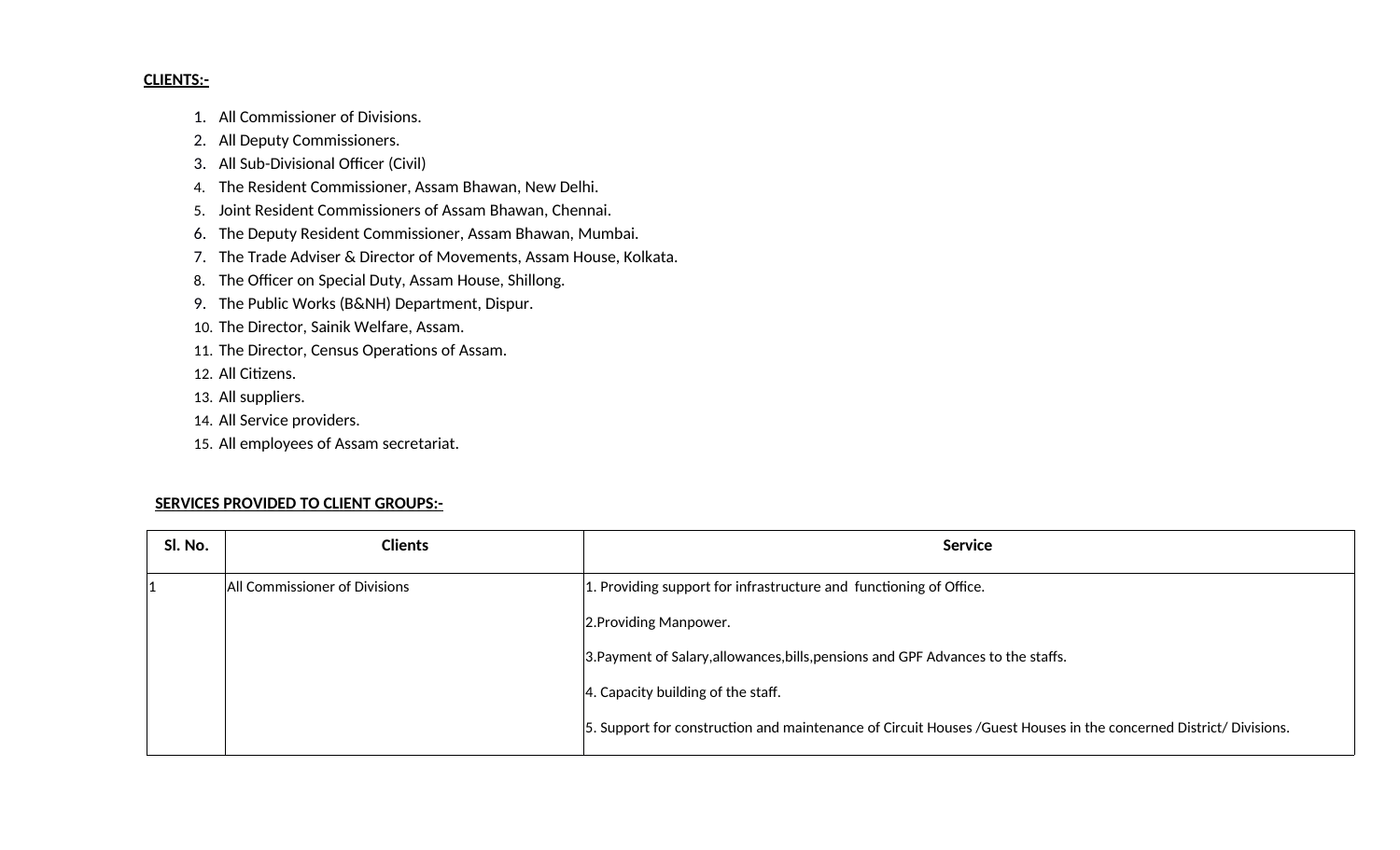| 2. | All Deputy Commissioner                        | 1. Providing support for infrastructure and functioning of Office.                                                |
|----|------------------------------------------------|-------------------------------------------------------------------------------------------------------------------|
|    |                                                | 2. Providing Manpower.                                                                                            |
|    |                                                | 3. Payment of Salary, allowances, bills, pensions and GPF Advances to the staffs.                                 |
|    |                                                | 4. Capacity building of the staff.                                                                                |
|    |                                                | 5. Support for construction and maintenance of Circuit Houses /Guest Houses in the concerned District/ Divisions. |
| 3. | All Sub-Divisional Officer(Civil)              | 1. Providing support for infrastructure and functioning of Office.                                                |
|    |                                                | 2. Providing Manpower.                                                                                            |
|    |                                                | 3. Payment of Salary, allowances, bills, pensions and GPF Advances to the staffs.                                 |
|    |                                                | 4. Capacity building of the staff.                                                                                |
|    |                                                | 5. Support for construction and maintenance of Circuit Houses /Guest Houses in the concerned District/ Divisions. |
| 4. | The Resident Commissioner, Assam Bhawan/Assam  | 1. Providing support for infrastructure and functioning of Office.                                                |
|    | House, New Delhi.                              | 2. Providing Manpower.                                                                                            |
|    |                                                | 3. Payment of Salary, allowances, bills, pensions and GPF Advances to the staffs.                                 |
|    |                                                | 4.Allotment of room.                                                                                              |
|    |                                                | 5. Capacity building of the staff.                                                                                |
|    |                                                | 6. Support for construction and maintenance of Assam Houses / Assam Bhawans/Guest Houses at New Delhi.            |
| 5. | The Joint Resident Commissioner, Assam Bhawan, | 1. Providing support for infrastructure and functioning of Office.                                                |
|    | Chennai.                                       | 2. Providing Manpower.                                                                                            |
|    |                                                | 3. Payment of Salary, allowances, bills, pensions and GPF Advances to the staffs.                                 |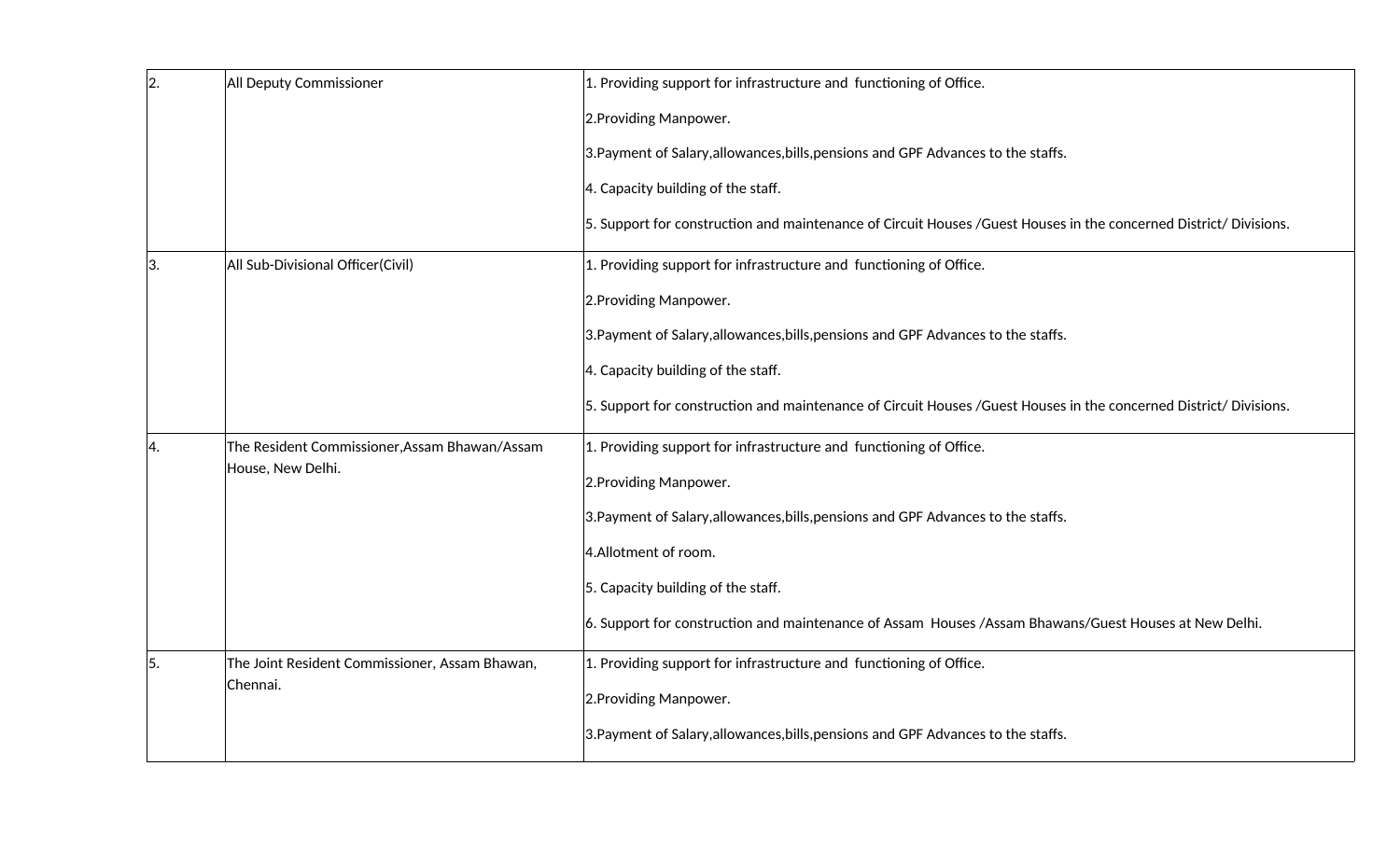|                                                         |                                                     | 4. Capacity building of the staff.                                                |
|---------------------------------------------------------|-----------------------------------------------------|-----------------------------------------------------------------------------------|
|                                                         |                                                     | 5.Allotment of room.                                                              |
|                                                         |                                                     | 6. Support for construction and maintenance of Assam Bhawan, Chennai.             |
| 6.                                                      | The Deputy Resident Commissioner, Assam Bhawan,     | 1. Providing support for infrastructure and functioning of Office.                |
|                                                         | Mumbai.                                             | 2. Providing Manpower.                                                            |
|                                                         |                                                     | 3. Payment of Salary, allowances, bills, pensions and GPF Advances to the staffs. |
|                                                         |                                                     | 4.Allotment of room.                                                              |
|                                                         |                                                     | 5. Capacity building of the staff.                                                |
|                                                         |                                                     | 6. Support for construction and maintenance of Assam Bhawan, Mumbai.              |
| The Trade Adviser & Director of Movements, Assam<br>17. |                                                     | 1. Providing support for infrastructure and functioning of Office.                |
|                                                         | House, Kolkata.                                     | 2. Providing Manpower.                                                            |
|                                                         |                                                     | 3. Payment of Salary, allowances, bills, pensions and GPF Advances to the staffs. |
|                                                         |                                                     | 4.Allotment of room.                                                              |
|                                                         |                                                     | 5. Capacity building of the staff.                                                |
|                                                         |                                                     | 6. Support for construction and maintenance of Houses / Guest Houses at Kolkata.  |
| 8.                                                      | The Officer on Special Duty, Assam House, Shillong. | 1. Providing support for infrastructure and functioning of Office.                |
|                                                         |                                                     | 2. Providing Manpower.                                                            |
|                                                         |                                                     | 3. Payment of Salary, allowances, bills, pensions and GPF Advances to the staffs. |
|                                                         |                                                     | 4.Allotment of room.                                                              |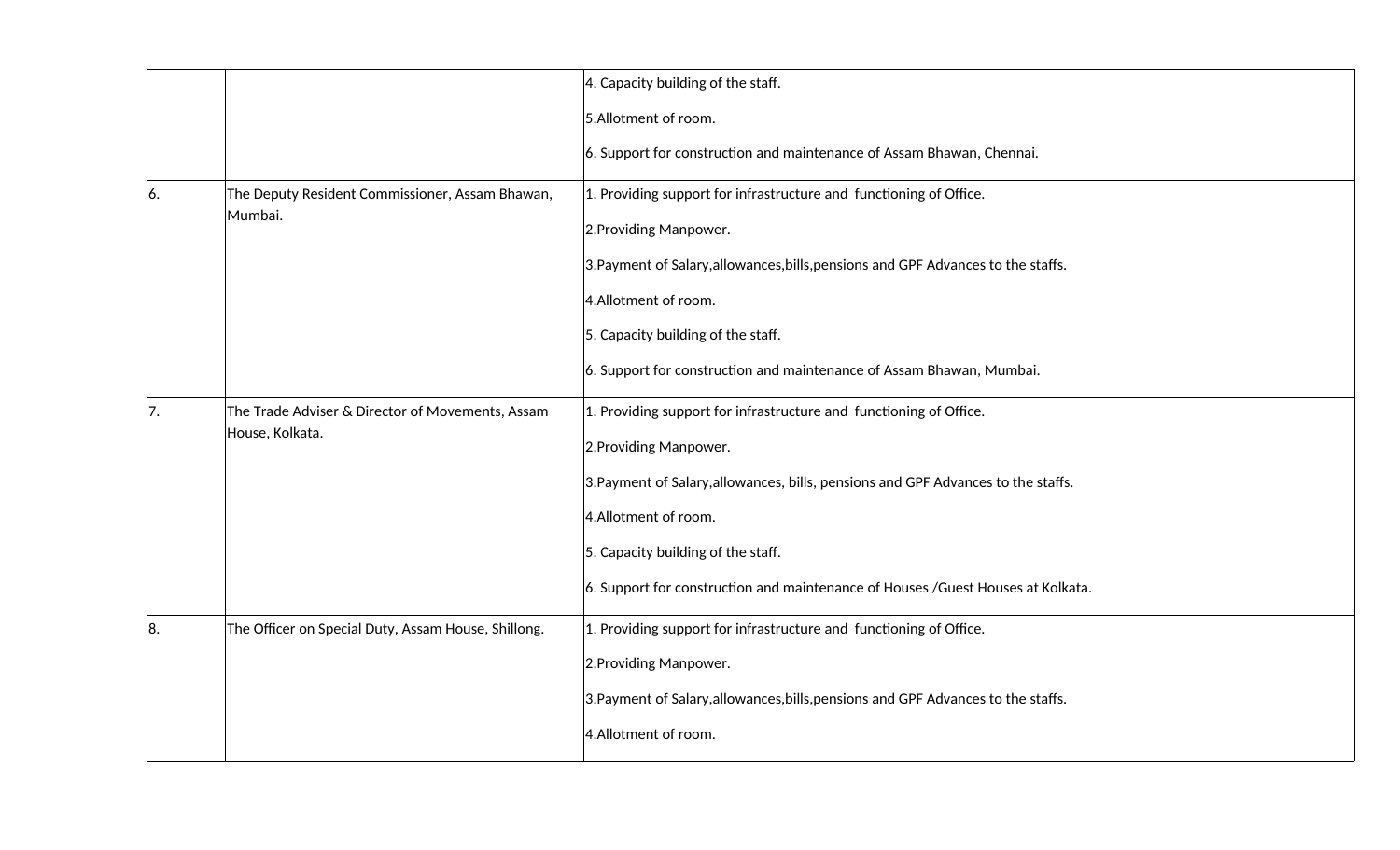|         |                                             | 5. Capacity building of the staff.                                                                                                  |
|---------|---------------------------------------------|-------------------------------------------------------------------------------------------------------------------------------------|
|         |                                             | 6. Support for construction and maintenance of Circuit Houses / Guest Houses.                                                       |
| 19.     | The Public Works (B&NH) Department, Dispur. | 1. Administrative approval for infrastructure related projects.                                                                     |
|         |                                             | 2. Financial sanction and release of fund for the sanctioned projects.                                                              |
|         |                                             | 3. Monitoring of the upkeep of the infrastructure and support for maintenance /improvement.                                         |
| 10.     | The Director, Sainik Welfare, Assam.        | 1. Sanction against Grants-in-aids.                                                                                                 |
|         |                                             | 2. Gallantary Award against necessary proposals etc.                                                                                |
| $ 11$ . | The Director, Census Operations of Assam.   | 1. Issue of notification regarding conduction of census operations by giving necessary directions to Deputy Commissioners.          |
| 12.     | All Suppliers/Service Providers             | 1. Payment against submission of necessary bills is sanctioned to the suppliers.                                                    |
| 13.     | All Citizens                                | 1. Any citizen applying for accomodation at Assam Houses/Assam Bhawans/Circuit Houses etc are provided rooms,subject<br>to vacancy. |
|         |                                             | 2. Information sought for under RTI Act, 2005 are provided within the specific time.                                                |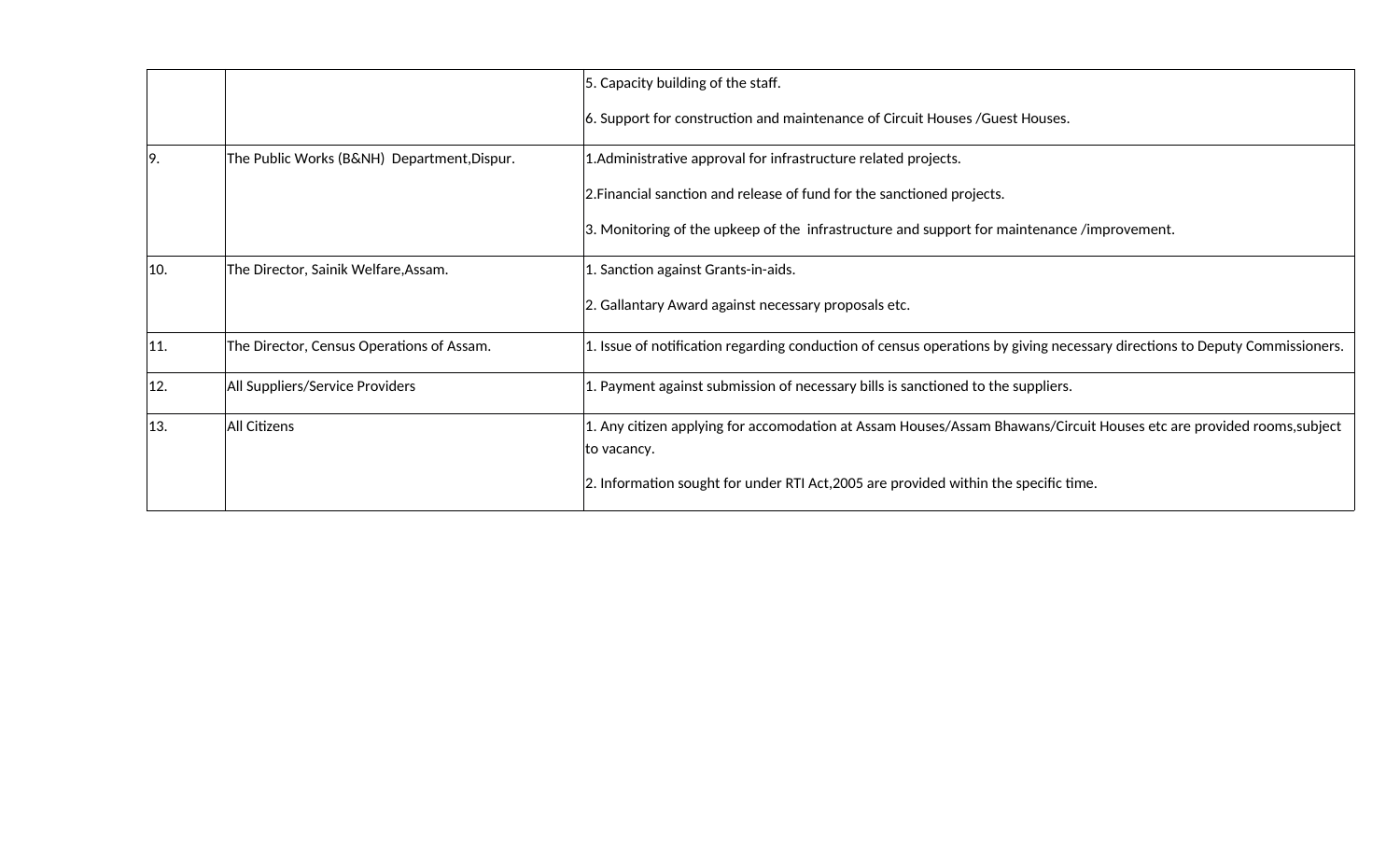### **WE DELIVER THE FOLLOWING SERVICES:**

|             | SI. No. Service                                                                                         | Condition                                                                                                                                                                                                                       | Time      | <b>Process Flow</b>                                                                   | Fee(if<br>any) | <b>Office Contact Details</b>                                                                                        | Remarks |
|-------------|---------------------------------------------------------------------------------------------------------|---------------------------------------------------------------------------------------------------------------------------------------------------------------------------------------------------------------------------------|-----------|---------------------------------------------------------------------------------------|----------------|----------------------------------------------------------------------------------------------------------------------|---------|
| $ 1\rangle$ | Allotment of seat(s)/room(s) in Assam<br>Houses/Bhawans(New Delhi/Mumbai/<br>Kolkata/Shillong/Chennai). | a) Name/Designation.<br>b) Contact Details.<br>c) Details of purpose of visit.                                                                                                                                                  | $5$ days  | Assistant -2 (two) days.<br>Approval-2(two) days.<br>Intimation -1(one) days.         | N/A            | Sri G.D. Laskar, ACS, Secretary<br>to the Govt. of Assam & State<br>Protocol Officer, GAD.<br>Contact No. 9435142537 |         |
| $ 2\rangle$ | Issuing Administrative Approval.                                                                        | a) Budget provision.<br>b) Proposal of Plan & estimate<br>$(DPR)$ .<br>c) Priority List.<br>d) Approval of P&D<br>Department, if required.<br>e)Concurrence of Finance<br>Department, if necessary.<br>f) Availability of land. | $25$ days | Assistant -2 (two) days.Approval-<br>22(twenty two) days.<br>Intimation -1(one) days. |                | Sri G.D. Laskar, ACS, Secretary<br>to the Govt. of Assam & State<br>Protocol Officer, GAD.<br>Contact No. 9435142537 |         |
| 3           | <b>Issuing Financial Sanction</b>                                                                       | a) Budget provision.<br>b) Priority List.<br>c) Approval of P&D<br>Department, if required.<br>d)Concurrence of Finance<br>Department, if necessary.                                                                            | $15$ days | Assistant -2 (two) days.Approval-<br>12(twelve) days.<br>Intimation -1(one) days.     |                | Sri G.D. Laskar, ACS, Secretary<br>to the Govt. of Assam & State<br>Protocol Officer, GAD.<br>Contact No. 9435142537 |         |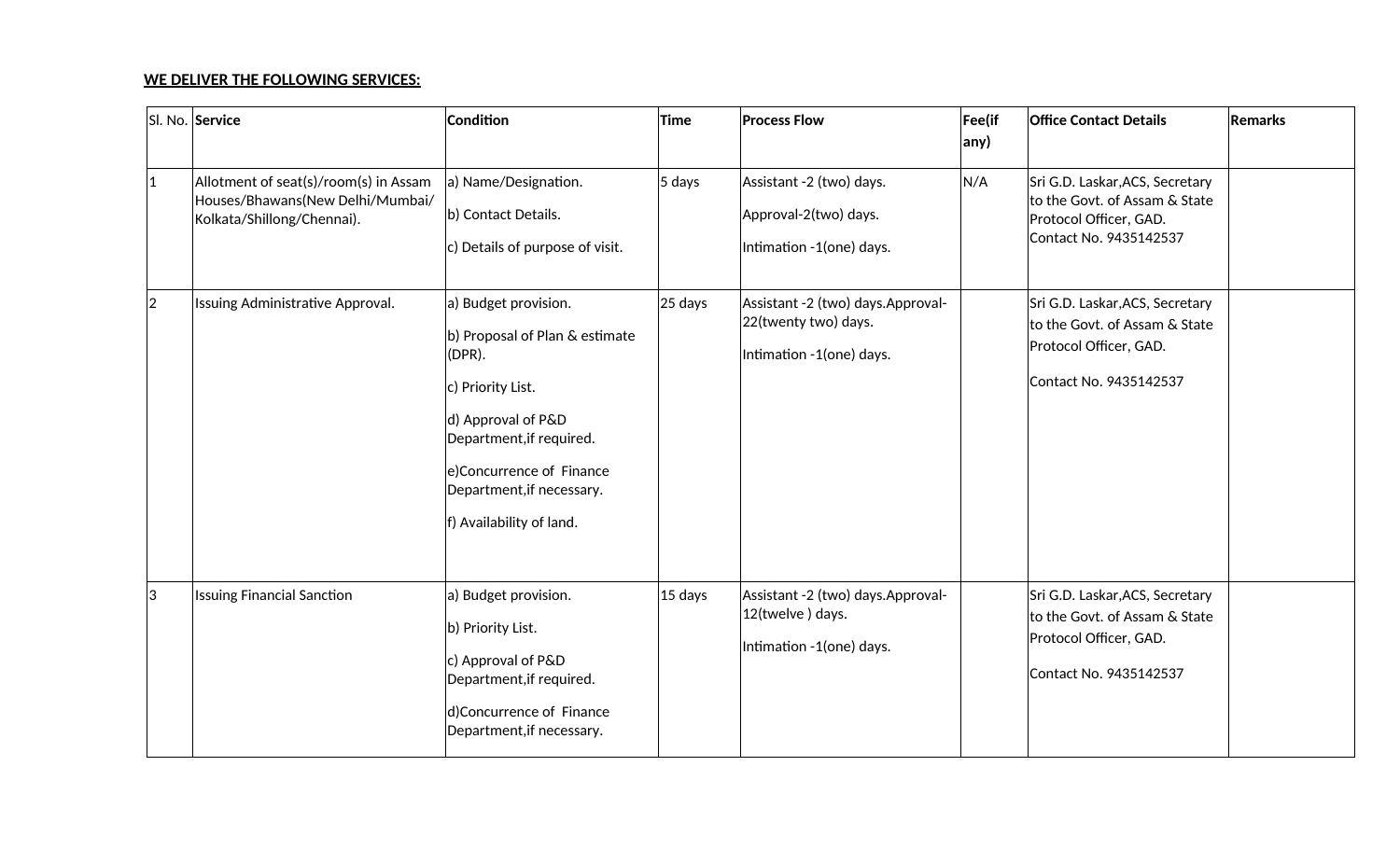|   |                                                         | e) Copy of A/A, progress of work,<br><b>Technical Sanction</b>                                                                                                                                                                                                                                   |                                                                        |                                                                                  |     |                                                                                                                      |  |
|---|---------------------------------------------------------|--------------------------------------------------------------------------------------------------------------------------------------------------------------------------------------------------------------------------------------------------------------------------------------------------|------------------------------------------------------------------------|----------------------------------------------------------------------------------|-----|----------------------------------------------------------------------------------------------------------------------|--|
| 4 | <b>Issuing Ceiling</b>                                  | a) Budget provision<br>b) Finance departments approval<br>c) Copy of Sanction letter                                                                                                                                                                                                             | $6$ days                                                               | Assistant -2 (two) days.<br>Approval-3 (three) days.<br>Intimation -1(one) days. | N/A | Sri G.D. Laskar, ACS, Secretary<br>to the Govt. of Assam & State<br>Protocol Officer, GAD.<br>Contact No. 9435142537 |  |
| 5 | Issuing allotment letters for Govt.<br>quarter.         | a) Application should be<br>submitted as per format<br>b) Vacancy position of Govt.<br>quarters<br>c) Application received are<br>placed in the Quarter allotment<br>meeting for approval.<br>d) Office Order indicating<br>approved names are then issued<br>to concerned<br>Minister/employees | $10$ days<br>after the<br>Quarter<br>Allotment<br>Committee<br>meeting | As per recommendation of<br>Quarter Allotment Committee.                         | N/A | Sri G.D. Laskar, ACS, Secretary<br>to the Govt. of Assam & State<br>Protocol Officer, GAD.<br>Contact No. 9435142537 |  |
| 6 | Approval for License of Mini Cinema<br>Hall/ Multiplex. | $ a $ Applicant must submit the<br>application in the proper format<br>through concerned D.C. Offices.<br>b) Documents (specified in the<br>format which may be obtained<br>from the official website of GAD)<br>c) NOC from Superintendent of<br>police                                         | $ 10$ days                                                             | Assistant -2 (two) days.<br>Approval-7 (Seven) days.<br>Intimation -1(one) days. | N/A | Sri G.D. Laskar, ACS, Secretary<br>to the Govt. of Assam & State<br>Protocol Officer, GAD.<br>Contact No. 9435142537 |  |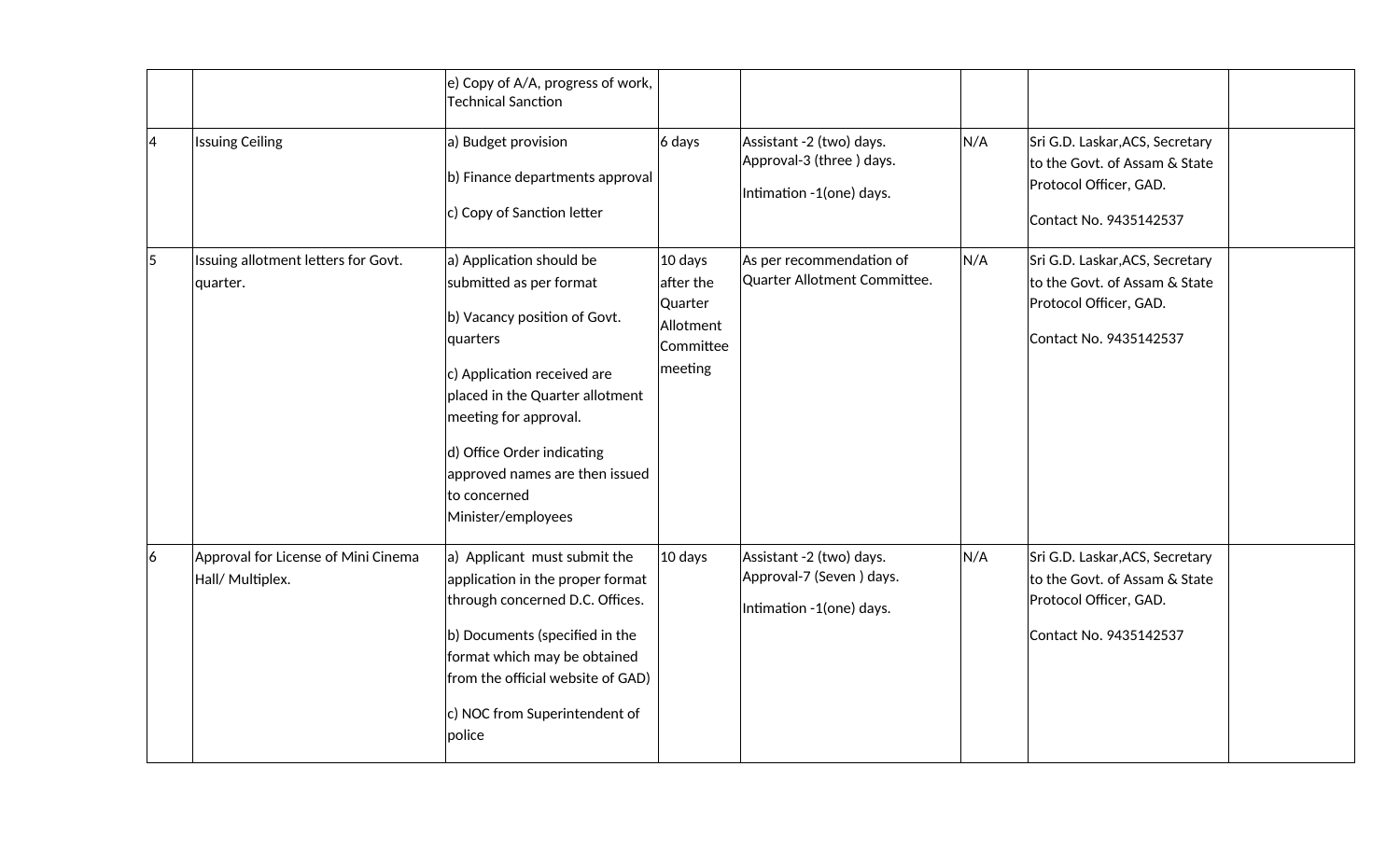|    |                                              | c) Then approval for Licence is<br>given to the concerned through<br>respective D.C. Offices.                                                                                                                                           |                                                                      |                                                                                          |                                                                    |                                                                                                                      |  |
|----|----------------------------------------------|-----------------------------------------------------------------------------------------------------------------------------------------------------------------------------------------------------------------------------------------|----------------------------------------------------------------------|------------------------------------------------------------------------------------------|--------------------------------------------------------------------|----------------------------------------------------------------------------------------------------------------------|--|
| 17 | Uploading of Acts/Rules/Orders<br>/Circulars | Acts/Rules/Office<br>memorandums/Circulars etc to<br>be obtained and uploaded at<br>Website of GAD.                                                                                                                                     | 30 days                                                              |                                                                                          | N/A                                                                | Sri G.D. Laskar, ACS, Secretary<br>to the Govt. of Assam & State<br>Protocol Officer, GAD.<br>Contact No. 9435142537 |  |
| 8  | <b>Updating of Website</b>                   | New Order/Changes, etc will be<br>updated on weekly basis                                                                                                                                                                               | 7 days                                                               | All concerned Contant Managers<br>will be responsible.                                   |                                                                    | Sri G.D. Laskar, ACS, Secretary<br>to the Govt. of Assam & State<br>Protocol Officer, GAD.<br>Contact No. 9435142537 |  |
| 9  | Issuing Information under RTI Act.           | a) application in plain paper.<br>b) The applicant must be a<br>citizen of India as per the Section<br>(3) of RTI Act, 2005.<br>c) Information required to be<br>clearly mentioned in the<br>application.<br>d) BPL card if applicable. | 30 days                                                              | Assistant -2 (two) days.<br>Approval-27 (twenty Seven) days.<br>Intimation -1(one) days. | $10/-$ **<br> not<br>applicabl<br>e in case<br>of BPL<br>applicant | Sri G.D. Laskar, ACS, Secretary<br>to the Govt. of Assam & State<br>Protocol Officer, GAD.<br>Contact No. 9435142537 |  |
| 10 | <b>Issuing Appointment Letters</b>           | a) Applicant must be a citizen of<br>India and must submit the<br>standard form as per the<br>requirement mentioned in the<br>form.                                                                                                     | $30$ days<br>after<br>approval<br>from the<br>Selection<br>Board/Com |                                                                                          |                                                                    | Sri G.D. Laskar, ACS, Secretary<br>to the Govt. of Assam & State<br>Protocol Officer, GAD.<br>Contact No. 9435142537 |  |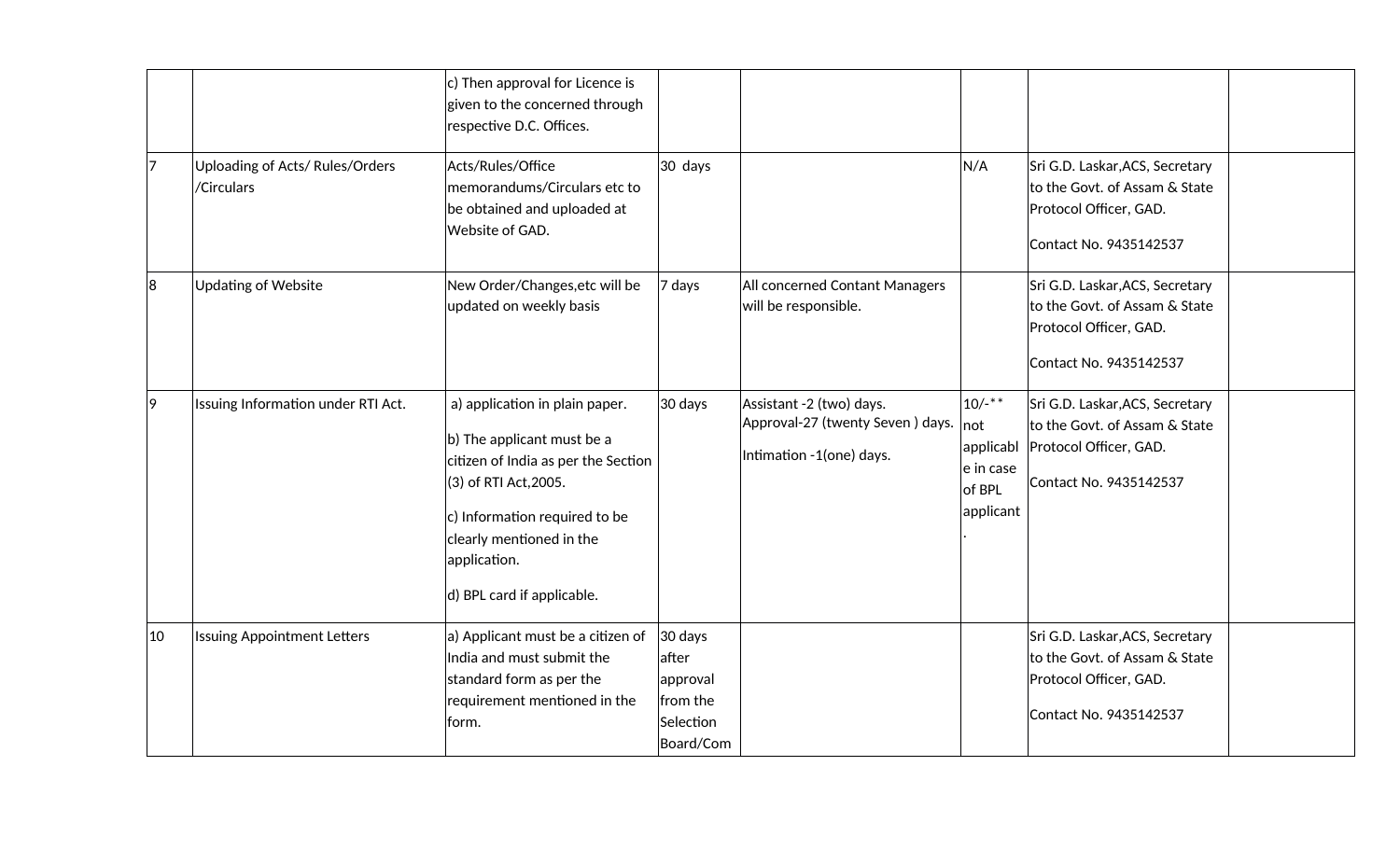|              |                                                                                             | b) Name of post applied for may $\vert$ mittee.<br>be clearly indicated.<br>c) Documents (for e.g. passport<br>size photo, pass certificate,<br>marksheet, Admit card, etc must<br>be attached.)<br>d) Age relaxation certificate must<br>be enclosed, if necessary.<br>e) Selection Committee will<br>approve the selected candidates.<br>f) The result of the same may be<br>collected from the Official<br>Website of GAD. |           |                                                                                   |                                                                                                                      |  |
|--------------|---------------------------------------------------------------------------------------------|-------------------------------------------------------------------------------------------------------------------------------------------------------------------------------------------------------------------------------------------------------------------------------------------------------------------------------------------------------------------------------------------------------------------------------|-----------|-----------------------------------------------------------------------------------|----------------------------------------------------------------------------------------------------------------------|--|
| $ 11\rangle$ | Issuing orders for inclusion of<br>additional services under RTPS Act.                      | Inclusion of additional services<br>under RTPS Act.                                                                                                                                                                                                                                                                                                                                                                           | $15$ days |                                                                                   | Sri G.D. Laskar, ACS, Secretary<br>to the Govt. of Assam & State<br>Protocol Officer, GAD.<br>Contact No. 9435142537 |  |
| 12           | Permission for use of open space for<br>conduction of Bihu, puja, etc at Capital<br>Complex | $ a\rangle$ Application indicating the<br>purpose, date etc.<br>b) NOC from Dispur Police<br>station.<br>c) Approval from the competent<br>Authority.                                                                                                                                                                                                                                                                         | $6$ days  | Assistant -1 (one) day. Approval-<br>$ 4$ (four) days.<br>Intimation -1(one) day. | Sri G.D. Laskar, ACS, Secretary<br>to the Govt. of Assam & State<br>Protocol Officer, GAD.<br>Contact No. 9435142537 |  |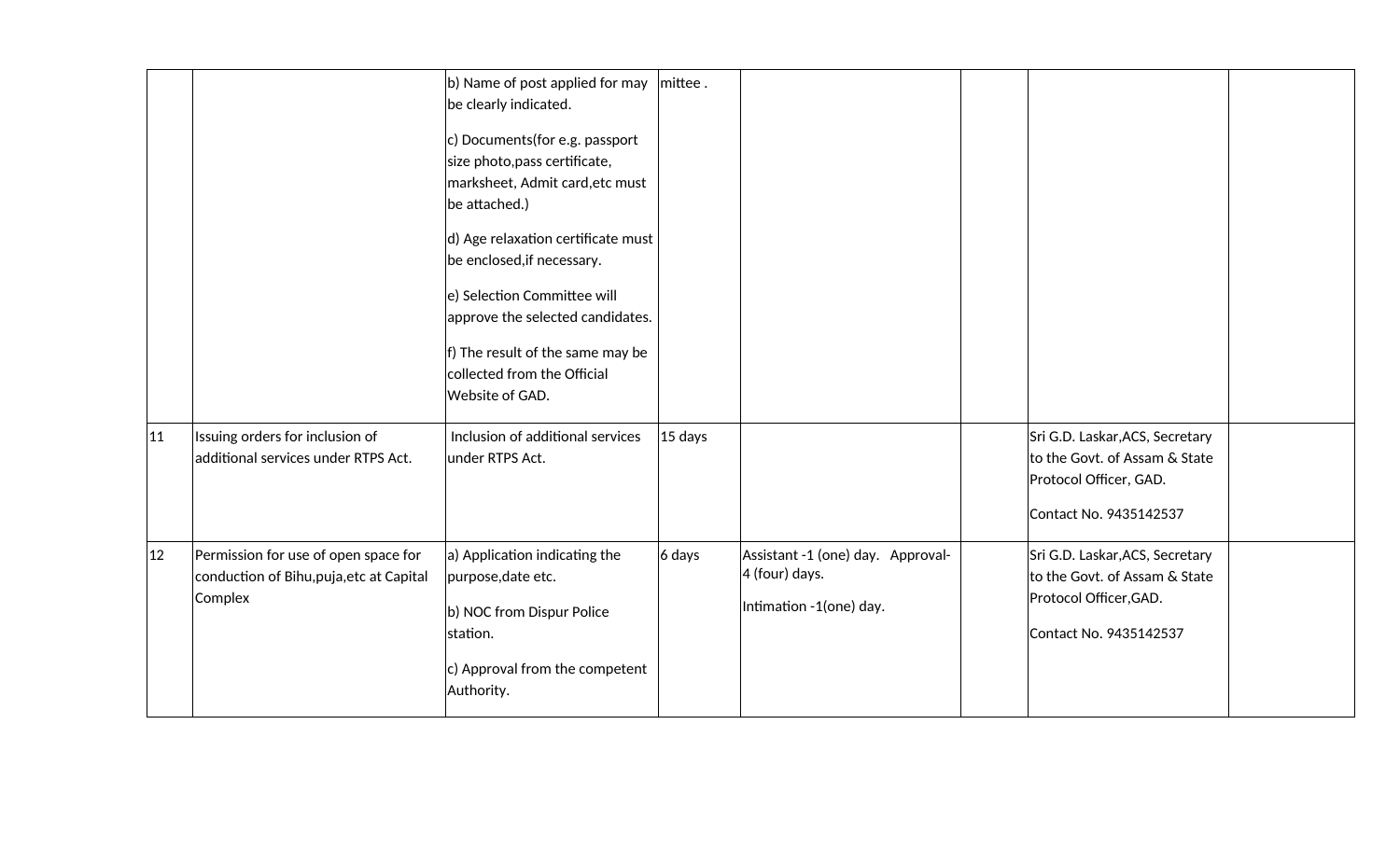# **For information outside Office Hours, Please contact:**

# **Name and Designation of the contact person:**

| Name and Designation of the Officer                            | <b>Address for Correspondence</b>                                                                                                              | Telephone/email |
|----------------------------------------------------------------|------------------------------------------------------------------------------------------------------------------------------------------------|-----------------|
| Shri Guru Dutta Laskar, ACS<br>Secretary to the Govt. of Assam | General Administration Department, Block-A, Room No:<br>$ A-210, 2nd$ Floor, Janata Bhawan, P.O-Assam Sachivalaya,<br>Dispur, Guwahati-781006, | 9435142537      |

# **Grievances Redressal Mechanism:- Grievances may be lodged online at the official website of GAD( [www.gad.assam.gov.in](http://www.gad.assam.gov.in/) ). Grievances may also be submitted in plain paper to:**

| Process of complain                      |                                                                     | Plain paper |                                                                                                                                                      |
|------------------------------------------|---------------------------------------------------------------------|-------------|------------------------------------------------------------------------------------------------------------------------------------------------------|
| $^\shortparallel$ Name of the<br>Officer | Shri Guru Dutta Laskar, ACS<br>  Secretary to the Govt. of<br>Assam | 9435142537  | General Administration Department, Block-A, Room No: A-210, 2 <sup>nd</sup> Floor, Janata<br>Bhawan, P.O-Assam Sachivalaya, Dispur, Guwahati-781006. |

If not satisfied within 30(thirty) days, Please communicate to:-

| Process of complain |                               | a) efiling           |                                                                                              |
|---------------------|-------------------------------|----------------------|----------------------------------------------------------------------------------------------|
|                     |                               | b)Format/Plain paper |                                                                                              |
| Name of Officer     | $\vert$ Dr. M. Angamuthu, IAS |                      | General Administration Department, CM Block, 3 <sup>rd</sup> Floor, Janata Bhawan, P.O-Assam |
|                     | Commissioner & Secretary to   |                      | Sachivalaya, Dispur, Guwahati-781006.                                                        |
|                     | the Govt. of Assam, General   |                      |                                                                                              |
|                     | Administration Department     |                      |                                                                                              |